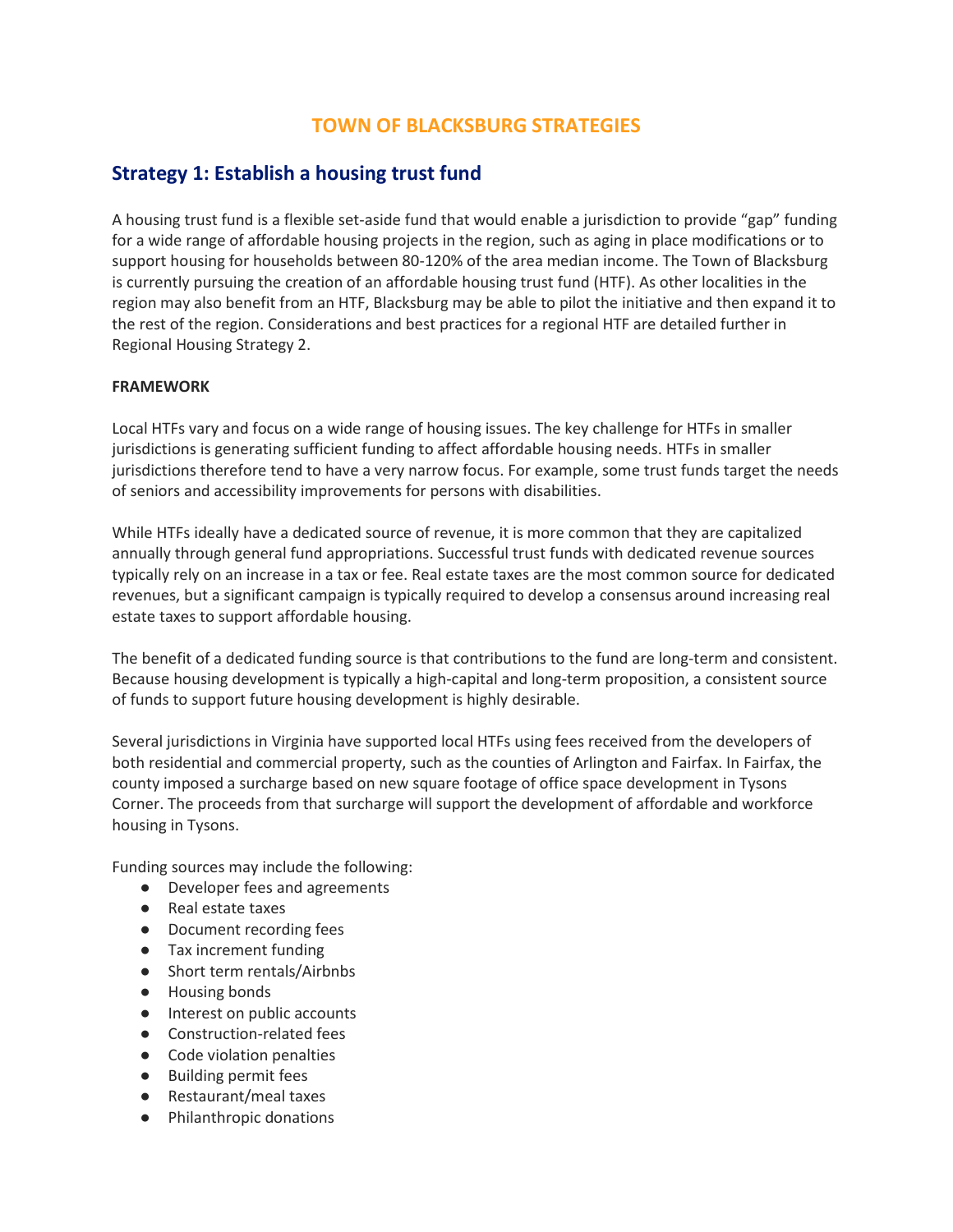While many towns in Virginia do not take advantage of all these funding sources, Blacksburg currently collects many of these fees, including an Airbnb tax (which is not common in Virginia). Individual towns setting up HTFs find that many of these sources may not generate significant funding or are already committed to other expenses. HTFs do not need specific allocations to be viable, and the funding decision is by locality. However, funds should be sufficient to generate an annual impact. The town's meal, hotel, telecommunications, and sales taxes all provide significant revenues that are currently committed to the operating budget. Some communities have cobbled together small increases for a range of taxes (or small set-asides from existing collections) to capitalize their HTFs. Increasing taxes to support a trust fund (including the real estate tax) usually requires a campaign with a particular target source and an educational effort to follow and make the case to the community.

The City of Charlottesville has an HTF that is funded through annual appropriations and not a dedicated source. Because Blacksburg seeks to increase its commercial density and add new market-rate or student housing, it should explore the negotiation of proffer fees from developers who want accommodations such as increased density, zoning changes, and modified parking requirements.

In 2016, the General Assembly rewrote proffer legislation and severely restricted their use, revisiting it in 2019. This allowed localities and developers to negotiate a broader set of agreements, including voluntary fees to help support a local HTF.

Finally, the town can approach Virginia Tech to contribute to such a fund, the precedent for which is detailed in Regional Housing Strategy 2.

### **IMPLEMENTATION PLAN**

### **Immediate:**

- Explore the potential for a regional fund. Pursue the development of a local fund if unsuccessful.
- Form an HTF committee including town staff, affordable housing providers, community advocates, neighborhood representatives, and other interested parties.

### **Short-term (next 12 months):**

● Assess potential housing funding sources. The process of developing objectives for the HTF should start after a housing funding source or sources are identified. The focus and objectives of the HTF will be partially driven by the level of funding available.

### **Mid-term (12–24 months):**

● If funding sources that require difficult political decisions are pursued (e.g., raising the property tax rate to create a dedicated funding source), a community education campaign must be developed to provide justification for the HTF. These campaigns may take 2 to 5 years, depending upon the level of resources being sought.

### **LEGAL, FINANCIAL, AND ORGANIZATIONAL CAPACITY**

The town has community development and planning staff that can implement the strategy. The legal implications of various funding sources must be reviewed by the town attorney.

### **FUNDING SCOPE REQUIREMENTS AND PROJECTED IMPACT**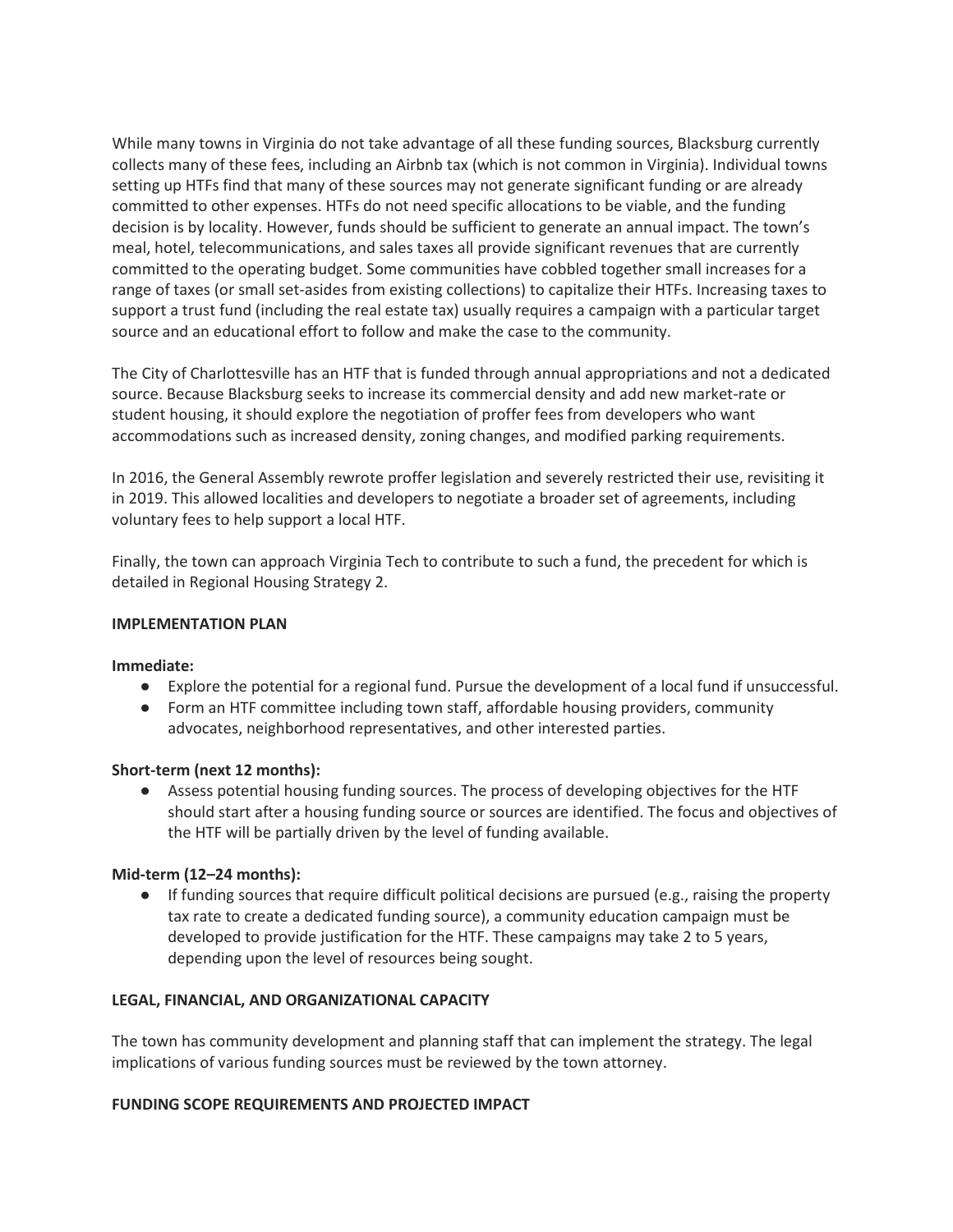- The scope and scale of the project will be determined by the HTF working group. The initiatives must be sized at a level that can substantially improve affordable housing in the town.
	- o The Tompkins County–Ithaca–Cornell Trust Fund generates \$400,000 per year, which is an adequate starting target for the fund.

### **POTENTIAL FUNDING SOURCES**

● Discussed previously.

### **METRICS TO EVALUATE SUCCESS**

- The program should include metrics that measure its production through targeted uses of funds, such as the number of homes built or rehabilitated, emergency home repairs, accessibility improvements, and temporary rental assistance.
- Characteristics of households served, including household type and income, should also be measured.

### **RESPONSIBLE ACTORS AND THEIR ROLES**

● Discussed previously.

### *HTF Example*

*Tompkins County & City of Ithaca, New York HTF — This region is significantly impacted by the presence of Cornell University, which has just under 25,000 students. The university is the largest employer in the region, and many students must find housing off campus, raising prices and causing conflicts with residents in traditional neighborhoods.*

*The county, city, and university have collaborated to fund this local HTF for the past decade. Combined annual contributions total \$400,000 per year, which are supplemented with funding by other state and federal sources.*

*The HTF has two components, the Community Housing Affordability Program (CHAP) and the Community Housing Trust Program (CHT). The CHAP provides a 0%-interest loan for predevelopment costs associated with residential and mixed-use real estate development projects affordable to households making less than 80 percent of AMI. The loan is repaid from construction or permanent project financing, and eligible borrowers include both for-profit and nonprofit developers.*

*The CHT provides grants to ensure that newly constructed housing units or rehabilitated housing units remain affordable to successive renters and buyers from low- and moderate-income households. Eligible uses of the fund include costs including land and construction, provided that the housing remains permanently affordable.*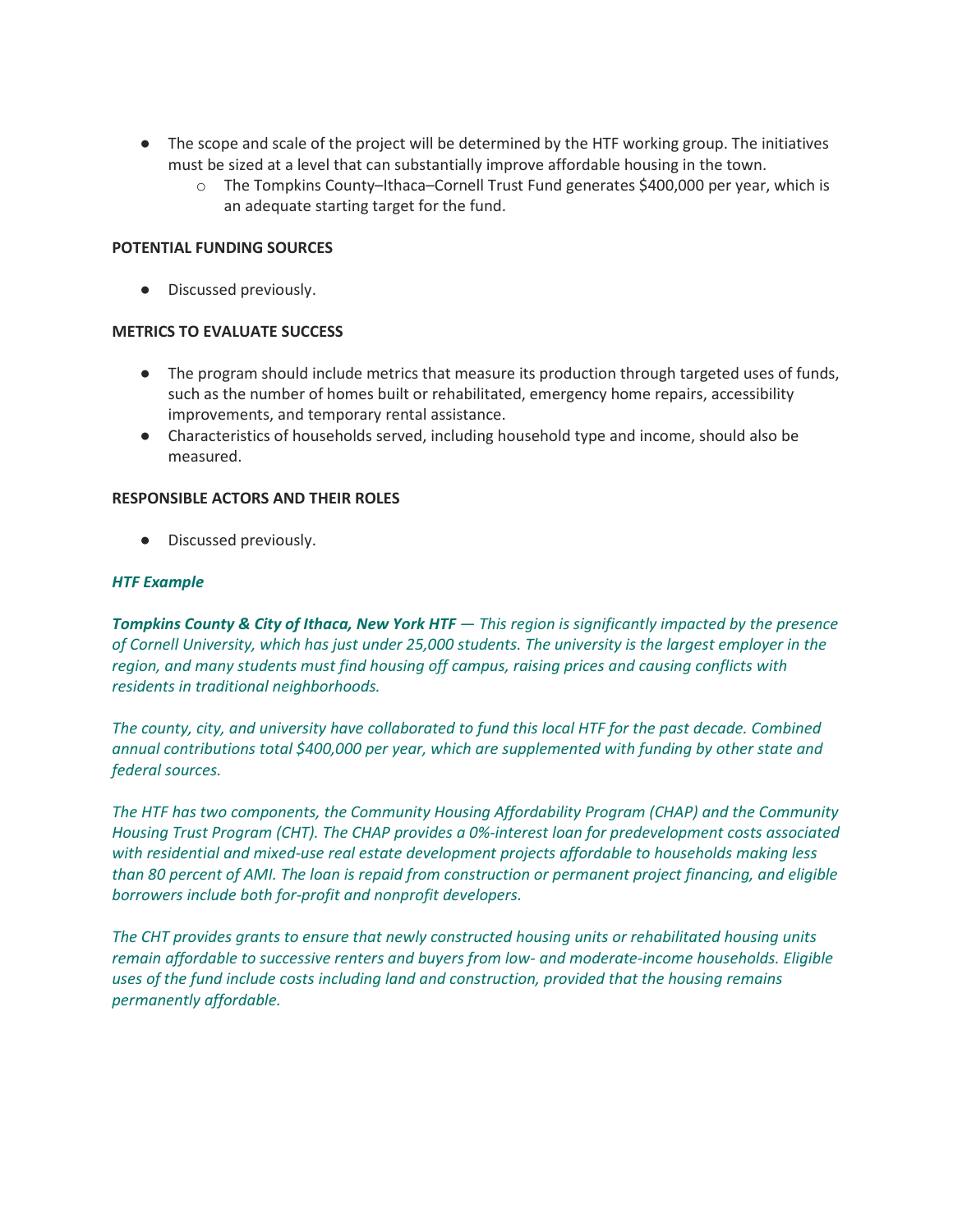# **Strategy 2: Develop an affordable dwelling unit ordinance**

An inclusionary zoning program (also known as affordable dwelling unit ordinances) for the town could encourage below-market rate units in new housing developments by offering meaningful developer incentives. By codifying affordable home production in a locality's zoning rules, a range of housing prices and choices are delivered in all new residential development.

Nearly 500 communities countrywide have inclusionary zoning. Because developers provide affordable units without additional subsidy, most inclusionary zoning programs are primarily targeted to households earning between 50% and 80% of AMI (or higher).

## **FRAMEWORK**

Under Section § 15.2-2305.1 in Virginia law, Blacksburg can create inclusionary zoning programs that provide density bonuses and other incentives in exchange for a developer *voluntarily* electing to provide affordable housing. Blacksburg currently has no legal authority to *mandate* affordable units in new construction.

However, the town may seek state legislation to be added into § 15.2-2304, a separate inclusionary zoning statute that enables localities to adopt affordable dwelling unit ordinances requiring belowmarket homes in *by-right* residential development.

To date, other Virginia localities enabled under this statute include the counties of Albemarle, Arlington, Fairfax, and Loudoun, as well as the cities of Alexandria and Fairfax. As of July 1, 2020, the City of Charlottesville will be added to that list after the passage of HB 1105 in the 2020 General Assembly session.

The town can draft an affordable dwelling unit ordinance that accomplishes the following:

- Creates apartments set at price points currently unobtainable for low- and moderate-income families.
- Encourages smart density, green building design, and energy efficient construction to lower environmental impacts.
- Does not stifle or drive away private development by providing clear and predictable guidance.
- Remains flexible and adaptable to changing market conditions.

### **IMPLEMENTATION PLAN**

### **Immediate:**

- Review § 15.2-2305.1 and the new provisions included in the code owing to HB1101 from the 2020 General Assembly session, which provides applicable localities with much more prescriptive guidance.
- If § 15.2-2305.1 is deemed too restrictive, identify a patron to introduce a bill that adds the Town of Blacksburg to § 15.2-2304 in the 2021 General Assembly session.
- Using this study as a starting point, determine specific rental housing needs and gaps in the town. Choose a price and AMI range to target using an ordinance.

### **Short-term (next 12 months):**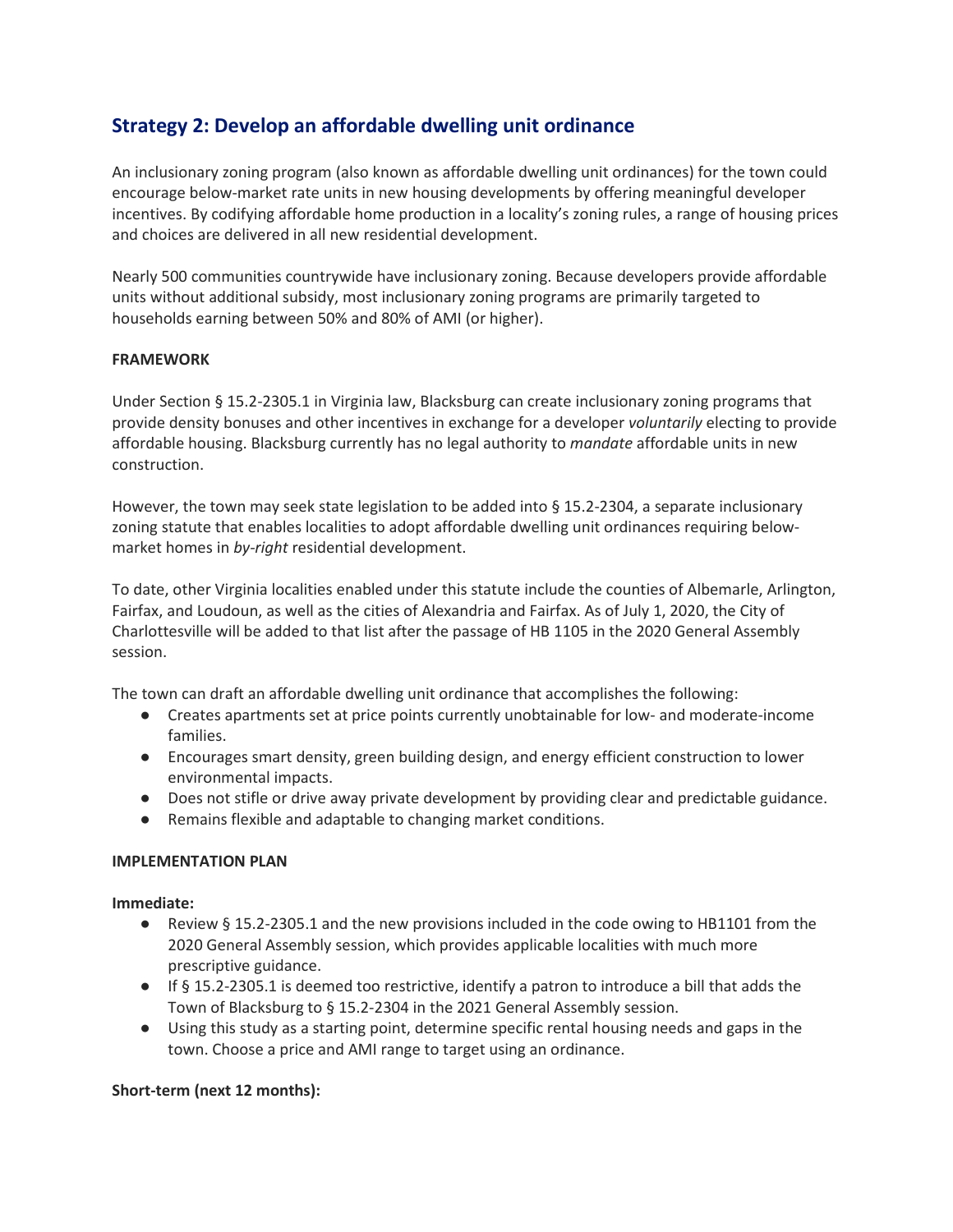- Conduct outreach to the City of Charlottesville, which is a similar university-dominated housing market seeking a new inclusionary zoning ordinance under § 15.2-2304.
- Conduct outreach to housing officials from Fairfax County, Loudon County, and the City of Alexandria. These localities have longstanding inclusionary zoning ordinances created under § 15.2-2304. Seek guidance on the following:
	- o Administration needs and capacity.
	- o Best practices for outreach to developers and builders.
	- o Data tracking and reporting.
	- o Methods to build-in programmatic flexibility and resiliency.
- In collaboration with the planning commission, town council, and other private and public stakeholders, begin soliciting input on a potential ordinance. Use this opportunity to educate these groups about rental housing needs and on how inclusionary zoning works.

## **Mid-term (12–24 months):**

- Draft a full ordinance and gather feedback from stakeholders in formal and informal settings.
- Assess the ordinance's potential impact on developable land in the town. Learn the opinions and projections of builders and developers.
- Revise and amend ordinance as necessary and submit for adoption when there is full support.

## **LEGAL, FINANCIAL, AND ORGANIZATIONAL CAPACITY**

- Any ordinance must comply with  $\S$  15.2-2305.1 or  $\S$  15.2-2304 to avoid legal challenges from the private sector. Planning staff should seek guidance from the town attorney and other private practice land-use attorneys.
- Although staff can draft an ordinance, program implementation will require additional administrative time when developments are proposed.

## **FUNDING SCOPE REQUIREMENTS AND PROJECTED IMPACT**

- Because inclusionary zoning programs can be used without additional public subsidies, they cannot produce many deeply affordable homes. Rather, they are important tools available to localities to guarantee that some affordable homes are included in nearly all new, privatemarket development.
- Projected impact depends on many factors, including ordinance design and market conditions. Strong continued multifamily production may produce as many as several hundred affordable units over the next decade in Blacksburg.

### **POTENTIAL FUNDING SOURCES**

● No specific sources required.

### **METRICS TO EVALUATE SUCCESS**

- The complete ordinance should be drafted and adopted.
- The number of developers that opted into the program because of useful density bonuses and other incentives.
- Affordable units produced and leased in new developments.